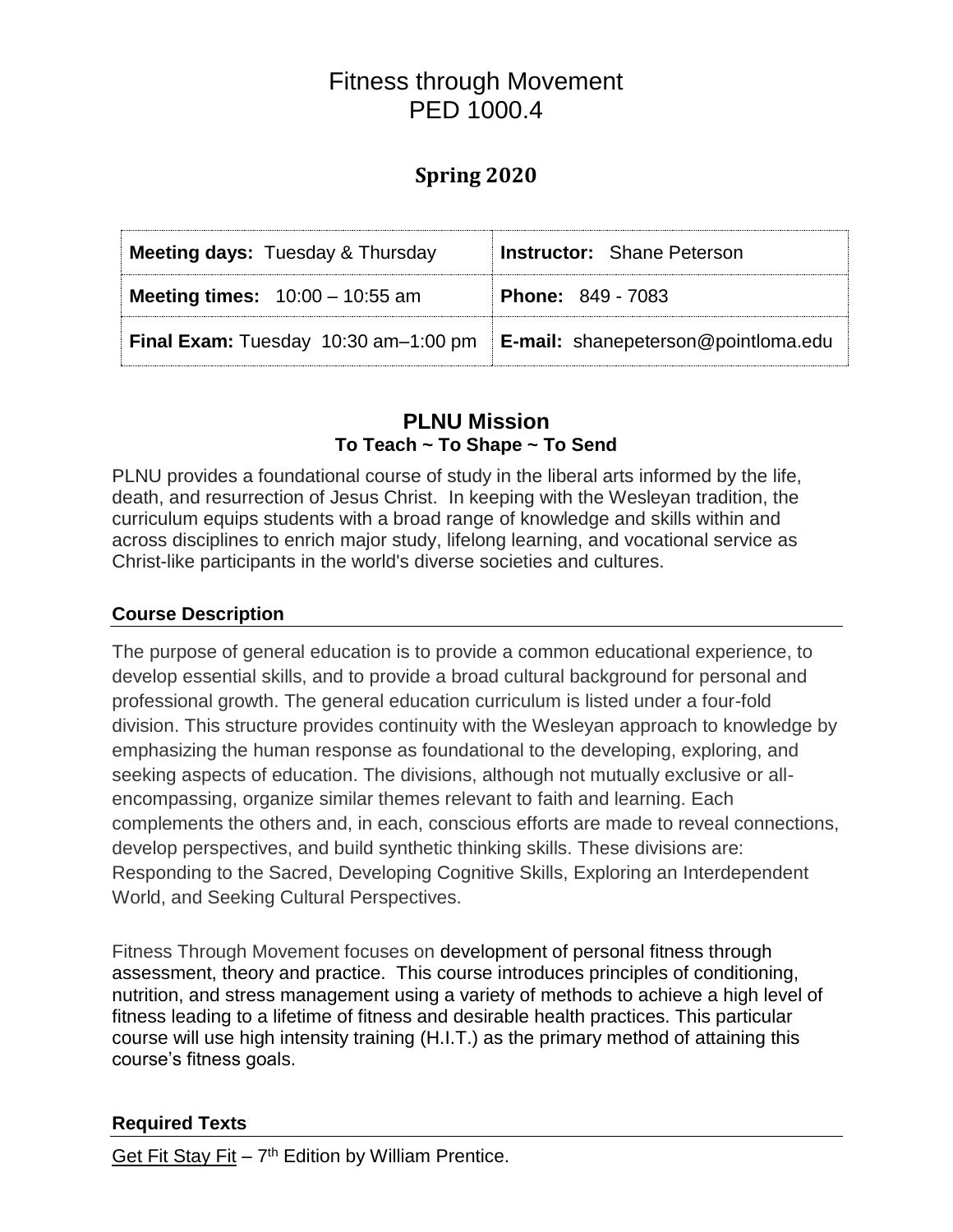#### **Student Learning Outcomes**

The primary objective of this course is to acquaint students with the knowledge and activities required to make wise decisions about a lifetime of health and fitness. At the completion of this course the student will be able to do the following:

- 1. Assess current personal lifestyle and develop a plan for optimal lifelong wellness.
- 2. Identify and explain how the health related components of physical fitness contribute to general health and wellness.
- 3. Identify potential risks as well as the benefits associated with exercise.
- 4. Demonstrate practical techniques for assessing one's own fitness status.
- 5. Participate in a variety of correctly performed activities designed to improve their physical fitness levels.
- 6. Explain how nutrition relates to health and wellness, and describe components of healthy nutritional habits, assess personal eating habits, and design a personal nutritional program based on sound nutrition.

#### **Academic Dishonesty**

Students should demonstrate academic honesty by doing original work and by giving appropriate credit to the ideas of others. As stated in the university catalog, "Academic dishonesty is the act of presenting information, ideas, and/or concepts as one's own when in reality they are the results of another person's creativity and effort. Such acts include plagiarism, copying of class assignments, and copying or other fraudulent behavior on examinations. A faculty member who believes a situation involving academic dishonesty has been detected may assign a failing grade for a) that particular assignment or examination, and/or b) the course." See [Academic Policies](http://www.pointloma.edu/experience/academics/catalogs/undergraduate-catalog/point-loma-education/academic-policies) in the undergrad student catalog.

#### **Academic Accommodations**

While all students are expected to meet the minimum academic standards for completion of this course as established by the instructor, students with disabilities may require academic accommodations. At Point Loma Nazarene University, students requesting academic accommodations should, within the first two weeks of the semester, file documentation with the [Disability Resource Center](http://www.pointloma.edu/experience/offices/administrative-offices/academic-advising-office/disability-resource-center) (DRC), located in the Bond Academic Center. Once the student files documentation, the Disability Resource Center will contact the student's instructors and provide written recommendations for reasonable and appropriate accommodations to meet the individual needs of the student. See [Academic Policies](http://www.pointloma.edu/experience/academics/catalogs/undergraduate-catalog/point-loma-education/academic-policies) in the undergrad student catalog.